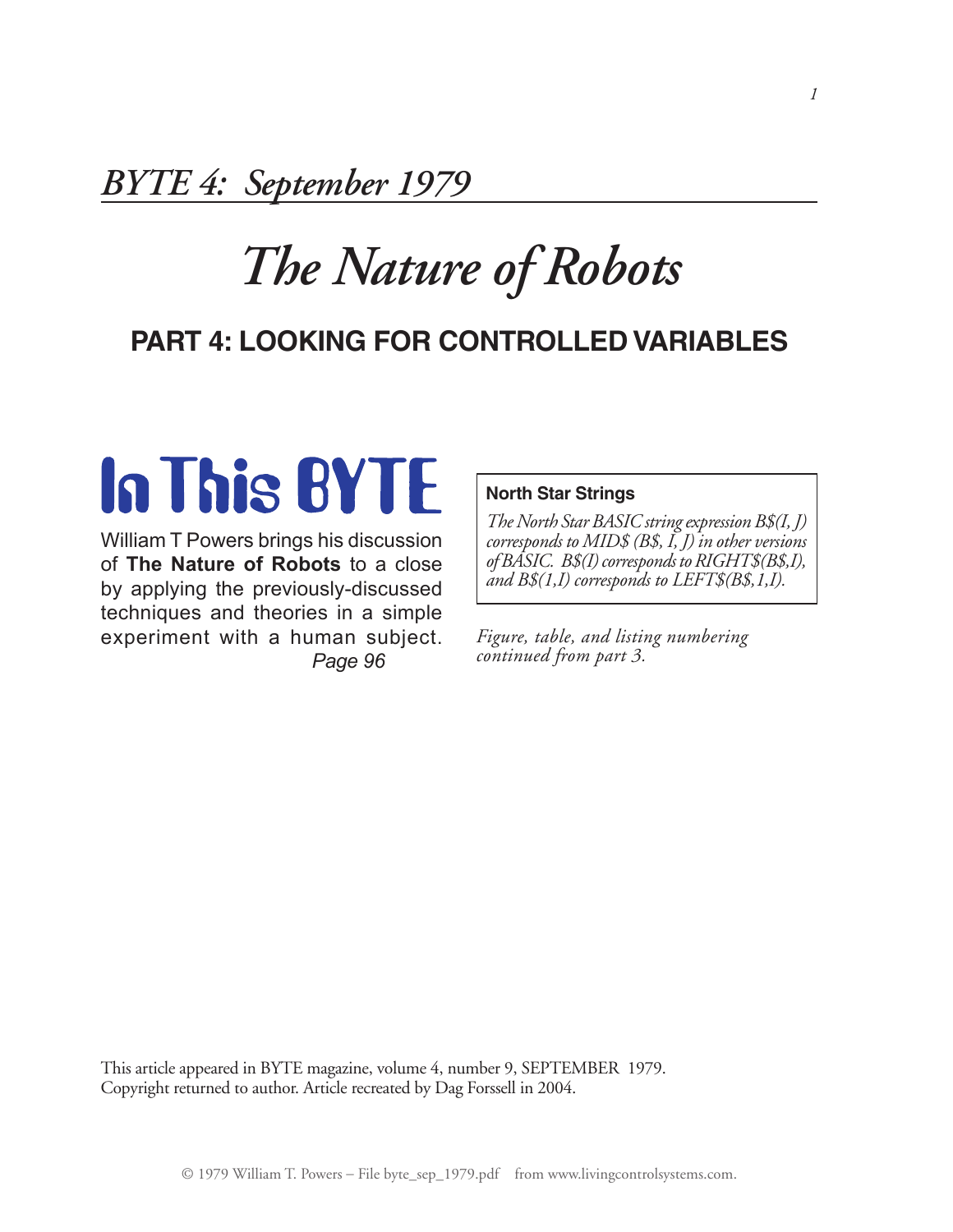# *The Nature of Robots*

#### **Part 4: Looking for Controlled Variables**

n this last part of my series of articles, a simple experiment with a human subject will be attempted; an experiment that can be expanded almost indefinitely. All of the principles from the previous parts will be used. Before the experiment starts, note the following main points that have been established: *I* in this last part of my series of articles, a simple<br>
experiment with a human subject will be at-<br>
tempted; an experiment that can be expanded<br>
expanded a signal that is the net effect of superimposed high-<br>
exploiting

- The behavior of an organism is not its output, but some consequence of its motor outputs acting together with unpredictable forces or other disturbances.
- For a more or less remote consequence of motor outputs to be repeatable in a disturbance-prone world, the behaving system must sense the consequence, and act to keep it matching some static or dynamic reference condition. By definition, that makes the organism a control system.
- • Organisms acting as control systems control what they sense, not what they do.
- What is controlled is what is sensed, even when the sensing involves one or more stages of realtime computations based on primitive sensory signals.
- In a multiple-level control system, the higher levels act by varying the reference signals for lower-level systems. They control perceptions computed from many lower-level perceptions, some or all of which are controlled by the same lower-level systems.
- If there are *n* degrees of freedom at one level of control, in principle *n* higher-level systems could act independently and simultaneously by sharing the use of the lower-level systems. Any higherlevel system acts by sending amplified copies of its error signal to many lower-level systems, each

effect. Any lower-level system receives a reference signal that is the net effect of superimposed higher-level output signals. This worked for a 2-level system with 3 control systems at each level; there is no limit, in principle, to the number of levels or the number of systems at each level. In practice, there is reason to anticipate finding hundreds of systems at a given level, but no more than 10 or 12 distinct levels in a human being. This will be commented on later.

Abstract models and simulations are fine for conveying general ideas. However, if one does nothing but make models and simulations, it is easy to get involved in the math and engineering, and forget the real thing is there to be seen. Items described in the first 3 articles in this series represent something *real.* Real organisms work much the same way control systems work. They do not work in any of the other ways that have been proposed over the centuries (as far as their behavior is concerned). I am not talking metaphorically. There are excellent reasons to think that when the properties of organisms begin to be investigated in terms of control theory, hard data about the way we are organized will start to accumulate (up to a point, anyway).

The experiment to be described in this article is so simple that it may look elementary. Nevertheless, it is the starting point for a new approach to exploring the organization of human beings. Most new ideas start by looking like old ones, but with a twist that leads in unexpected directions. If you are familiar with tracking experiments, do not be too quick to decide what this is all about.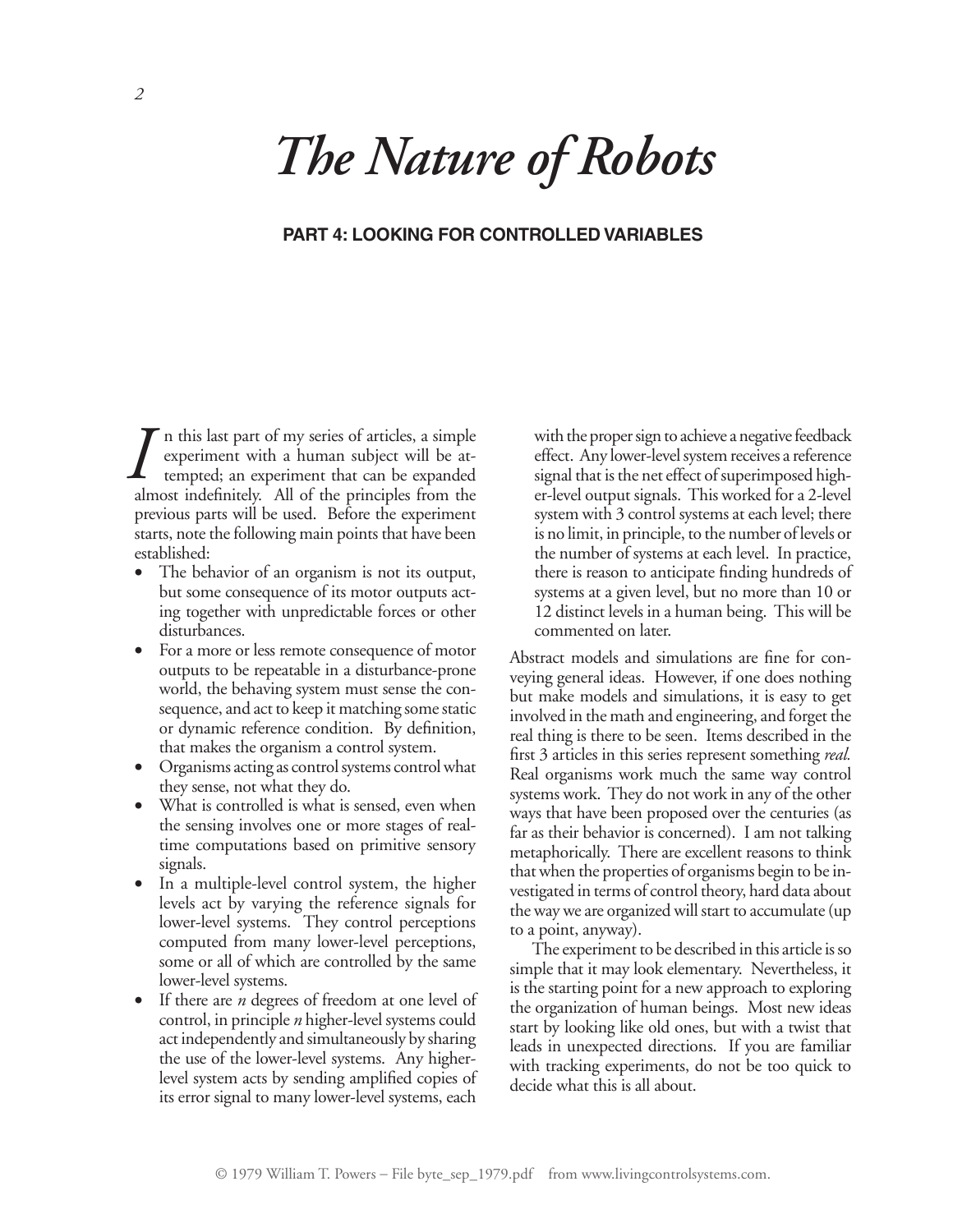#### **Equipment Required**

The basic equipment needed to do this experiment is:

- • *A joystick* with 1 degree of freedom (ie: a potentiometer with a stick on the shaft will suffice).
- • *A reasonably fast analog-to-digital (A/D) converter* with 7-bit or more accuracy. My system uses the Cromemco  $D + 7A$ , which has 7 analog channels in and 7 out, as well as 1 input and 1 output 8-bit port.
- *A memory-mapped display*, in which points are plotted on a video screen by depositing appropriate codes in a reserved segment of memory. This, or something equivalent, is essential for creating the moving objects that are involved in the experiment. I use the Polymorphics VTI with the display area in the 1 K bytes of memory starting at hexadecimal location D000. Out of deference to systems that do not have the VTI's graphics capability (however crude), I have used 64 horizontal elements in the alphabetic mode. Higher resolution would be much more desirable, but this much is enough to show the principles well.

If no memory-mapped display is available, but 2 digital-to-analog (D/A) outputs and a triggered oscilloscope are, the display that is needed can be created. Use 1 D/A converter to deflect the trace in the Y direction, and the other (or 1 bit of a digital port) to trigger the sweep. By starting the sweep and then outputting the 3 cursor values in sequence, a 3 segment trace can be created, with the motion of the cursors being up-and-down instead of side-to-side, as in the following program. Lay the oscilloscope on its side if that deviation bothers you.

Systems with built-in graphics under BASIC control, such as Apple, PET, or TRS-80, will probably allow the experiment to be done more simply than how I did it in listing 5 (See page 12). The basic requirement is to be able to read a number from a stored table, add the handle position to it, erase the old cursor, and use the sum to position the new cursor, doing this for 3 cursors at least 4 times per second—the faster the better. (An example of the simulation on the Apple II is shown in listing 6, page 15).)

#### **Experimental Design**

Imagine a display with 3 cursors on it, one above the other. Each cursor can move left and right. The subject looks at this display while holding a control handle. The instructions for the first experiment are very simple: the subject is asked to select 1 of the cursors, and hold it still, somewhere near the center of the screen as accurately as possible for the duration of the run. Engineering psychologists call this "compensatory tracking." They use it to investigate the limits of speed and accuracy of control in the presence of rapid disturbances of various kinds.

If the handle is held centered, each cursor will be seen to wander back and forth in a pattern that is independent of the other 2 cursors. In this experiment, the disturbances causing this wandering are made very slow and smooth. With even a slight amount of practice, every subject will be able to maintain essentially perfect control. Transfer functions will *not* be measured, nor will the limits of control be tested in the manner traditional in engineering psychology. A subject acting well within the range of normal operations under conditions where the phenomena of control can be clearly seen is desired. The subject selects a visual variable (position of 1 of the cursors), selects a reference level for that variable (a particular position), and maintains the perceived position at the reference position, while disturbances act that tend to move the cursor away from the reference position.

Figure 17 shows the setup in schematic form. The 3 disturbances are labeled Dl, D2, and D3. The 3 cursor positions are labeled C1, C2, and C3. The position of the control handle is H. The position of each cursor is determined by the sum of H and one of the Ds. For cursor 2 the effect of the handle is reversed, so the 3 relationships are:

 $C1 = D1 + H$  $C2 = D2 - H$  $C3 = D3 + H$ 

If the subject controls C3 in relation to a reference position of 0 (ie: midscreen), and does so perfectly, then  $0 = D3 + H$ , or  $H = -D3$ . The handle position should be an accurate mirror image of the magnitude of the disturbance D3 at every moment, and the cursor C3 does not move at all. You will find that all subjects, after a little practice, will closely approximate these predictions.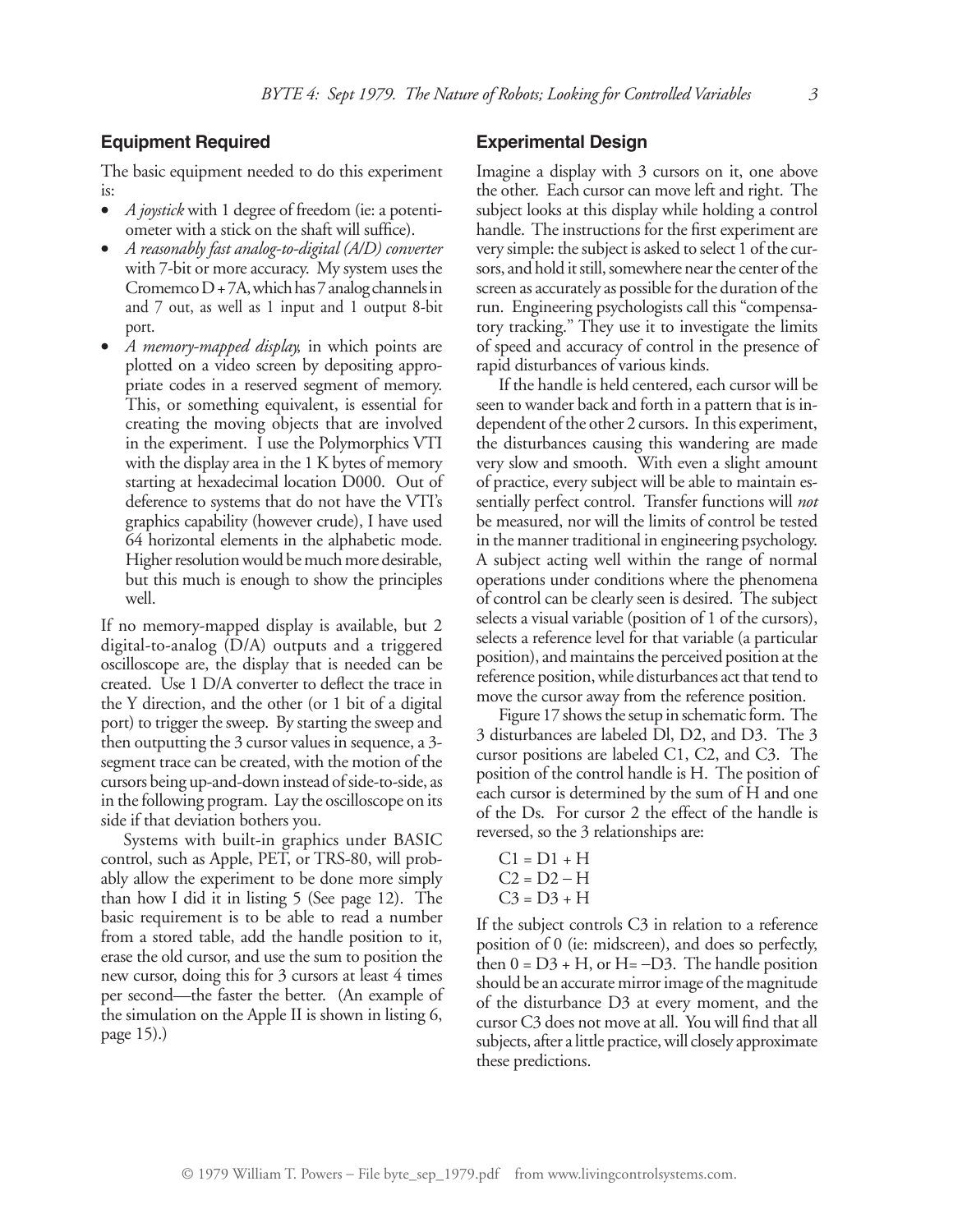

*Figure 17: Schematic arrangement of experimental setup. Three slow and smooth disturbances are added* to a measure of the handle position (with a negative sign for the middle one), to determine the position of *3 corresponding cursors. The subject selects 1 cursor and a reference position for it, and uses the handle to maintain the cursor at that position. A run lasts about 1 minute, and 250 samples of handle position are recorded. For plotting, the cursors are reconstructed from the tables of disturbances and the corresponding records of handle position.*

This may seem elementary, obvious, boring and hardly worth the labor of getting the experiment up and running. Do not be deceived; this experiment appears to be simple because it is fundamental. It is fundamental because it can *prove* that all of the life sciences have been using the wrong model. There are also several extensions of the experiment that will show how to get started mapping the whole hierarchy of human control systems. There is no theory and no simulation that carries the impact of *seeing* how a real living control system works; especially when you can understand every detail of what is happening, either as subject or observer. The 3 previous articles in this series have been designed to give the ability to grasp what is happening here. This experiment is designed to give the gut feeling of *knowing.*

#### **Program Structure**

The program in listing 5 is written in North Star BASIC, Version 6, Release 3. It contains a machinelanguage subroutine for an 8080/Z80 processor which is loaded by the BASIC program at any specified 256-byte memory-address boundary (specify in hexadecimal only the most significant byte of the location of the subroutine).

*The machine-language subroutine* reads in the handle position, adds it with the appropriate sign to the value of a disturbance that is passed to the subroutine by the CALL command (in the DE register pair), erases the old cursor, and deposits the new cursor, a rubout, on the screen. Each time the subroutine is called it steps to the next cursor, recycling as necessary. On return from the subroutine, the handle position is passed back to the main program (in the HL registers). The machine-language program is in lines 200 thru 230, expressed as a string of hexadecimal bytes with no punctuation. Thus if your machine is not an 8080/Z80 type, a program can be assembled, the listing copied into these lines, and possibly this program can be made to work with little other modification.

The program asks for the most significant byte of the place where the machine-language subroutine is stored. The loader adjusts memory references by inserting the value of this byte in memory wherever necessary, after the program is loaded (lines 300 thru 330).

*The display area* consists of 1 K bytes of memory starting on any 256-byte boundary. Lines 370 thru 400 ask for the starting location of the memory area devoted to the display, and set up base registers in the machine-language program for the left margin of each cursor's movement. The FILL command is like POKE. If the computer has graphics capability built-in, everything from line 60 thru 400, and the plotting subroutine (later), can be accomplished in a simpler way.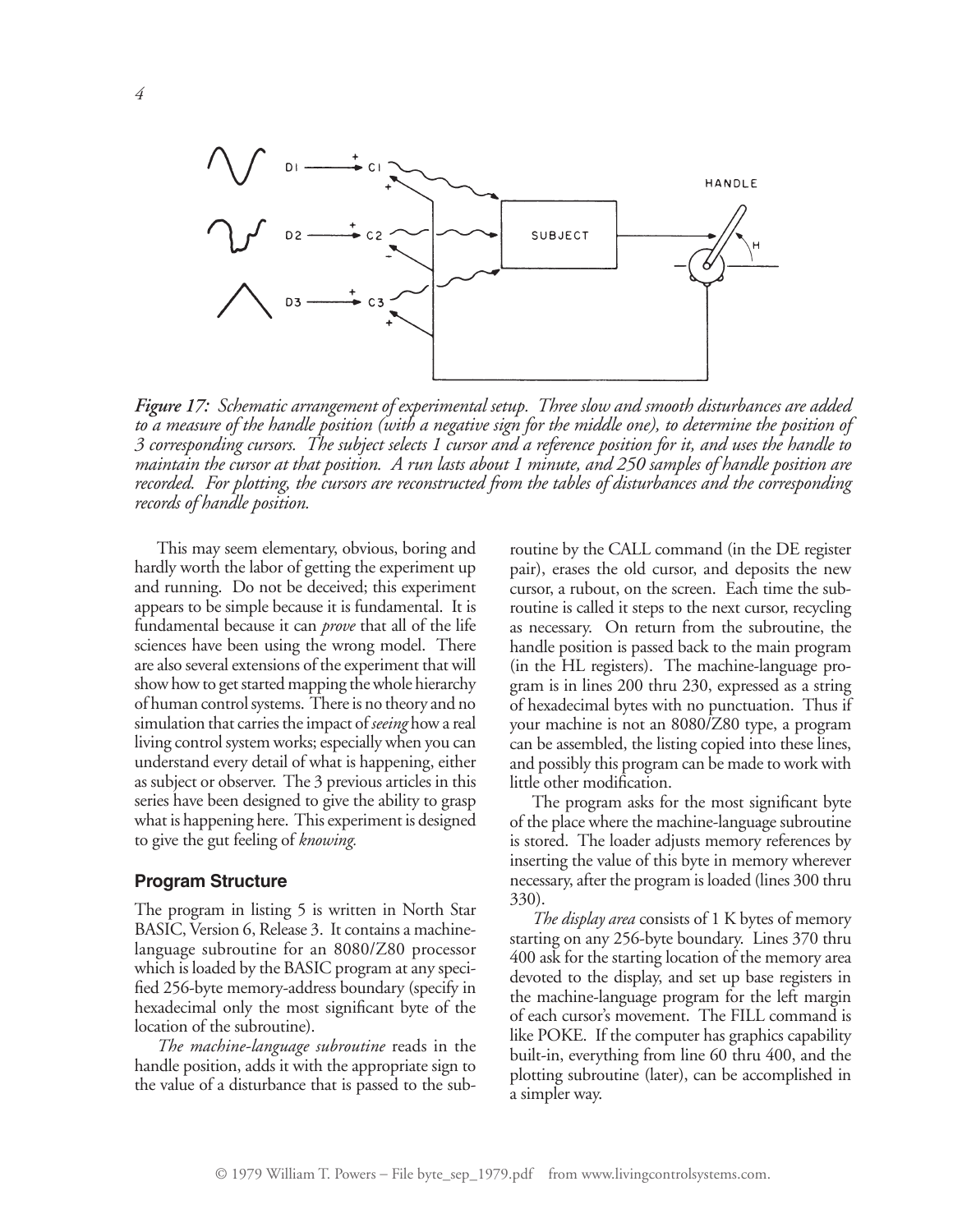*Disturbance tables* are set up in lines 510 thru 620. The unnecessary use of symbols, instead of constants, is an attempt at acceleration. It still takes a minute to load the 3 disturbance tables, each 250 bytes long. All long tables are *strings;* only 8 bits of accuracy is needed, so by using the CHR\$ and ASC functions, the tables can be stored 1 byte per value instead of 5 bytes per value. Disturbances are in tables because BASIC cannot calculate them fast enough.

Disturbance D1 is a sine wave and D3 is a triangular wave. D2 is a smoothed random disturbance. On reruns, only D2 is reloaded, taking about 20 seconds.

*The experimental run* is controlled by lines 660 thru 780. Lines 660 and 680 lay down 3 arbitrary scales on the screen, while the rest repeatedly call the machine-language subroutine. For each stored value of each disturbance, all 3 cursor positions are computed and plotted, and the handle position is stored in the table H1\$. The inner loop from line 710 to line 770 adjusts the duration of the experimental run; here it is set up so that the disturbances change and a handle position is recorded only every fourth time the display is generated. On my system, this works out so the display is refreshed 16 times per second, and data is sampled and stored 4 times per second. The 2 OUT statements reflect my laziness; I use 2 digital-to-analog outputs to supply the voltage to the potentiometer that measures handle position.

*The data plotting routine* (lines 820 thru 1010) is entered at the end of an experimental run. This routine is set up to plot either on the video screen or on a hard-copy device; it asks for the X and Y dimensions of the plot, which cursor is to be plotted, and which device is to be used. My system is set up so the typewriter is device 2 and the screen is any other device number. If you do not have this ability in your BASIC or system, delete lines 1060 and 1070 (in the subroutine that requests information about the display), and eliminate the " #2," in lines 970 and 990. In North Star BASIC, the exclamation point is short for PRINT.

Only the handle position is stored as data; the cursor positions are reconstructed during plotting from the list of handle positions and the corresponding tables of disturbances.

The plotting scheme is designed to work with any teletypewriter-like device. If you have legitimate graphics, you can rewrite this part and get a more pleasing result.

There are 3 choices for plotting, each associated with cursors C1, C2, and C3. Each plot shows the cursor as a C, the handle position as an H, and the disturbance acting on the cursor as a D. A dot indicates the center of the display when nothing else is there. After each plot is finished, there is a pause; hitting the carriage return will cause the program to ask about the next plot. If the question about the Y dimension of the display is responded to with a 0, the program will reload the random disturbance table and issue a prompt for another experimental run. The old data will be destroyed. Remember, it takes about 20 seconds to reload the random disturbance table. Do not panic if there is a long pause.

At line 1260 there is a utility routine that converts any hexadecimal number up to 10 digits to a decimal number. I used it while writing the program. It calls the conversion subroutine starting at line 1130.

#### **Running the Experiments**

If you possibly can, take the trouble to set this experiment up. Nothing can take the place of actually experiencing yourself as a control system and understanding things that you have taken for granted all your life.

Here is a typical run for the benefit of the many readers who do not have the equipment to do this; the data will then be observed. Here is an old friend, Chip Chad (from part 1 of this series), glaring at the screen and maintaining a choke-hold on the handle, waiting for the experimenter to hit the return key at line 610. The experimenter reaches in and taps the key. The reference scales slide up into place and the 3 cursors pop into view, moving. Chip picks the middle one as most people do the first time, decides to keep it on the middle + mark, and after a few wobbles succeeds.

"So what?" he says.

If learning were being studied, good information could be obtained from this first run. But the plan is to see Chip acting as a *competent* control system, so his first effort is praised and he is given another run (answering the query about Y dimension with a 0). After the second run, the data is plotted for each cursor.

Figure 18 shows the data for each cursor, number 1 on the left, 2 in the middle, and 3 on the right. The 2 end plots are a mess, but the middle plot shows a striking symmetry. The Cs march more or less down the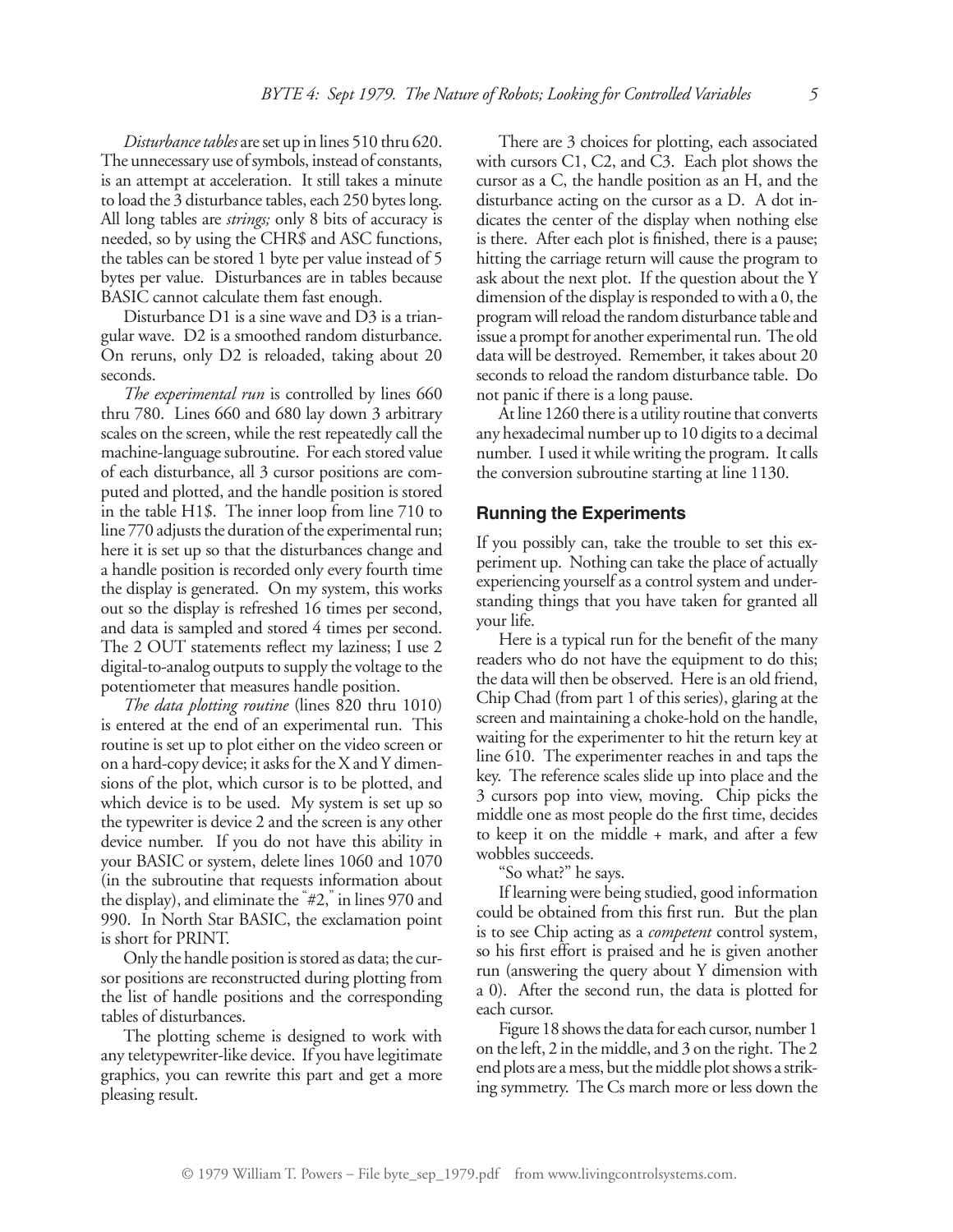*Figure 18: A typical run for a practiced subject. In figure 18a is the record for D1, C1, and H. Figure* 18b has the record for D2, C2, and H; figure 18c has the record for D3, C3, and H. In figure 18b, the cursor is held near the center, while the handle position is at all times very nearly the mirror image of the *disturbance amplitude. It is very easy to decide which cursor was under control.*



center of the screen, deviating a little to left and right, but maintaining a constant position on the average. The Ds make a random-looking pattern, and the Hs follow almost the *mirror image* of the D pattern.

Looking carefully at the middle plot, could it be said that the handle position or motion looks like any sort of regular function of the cursor position or motion? There may be *some* relationship, but it certainly is not clear. Probably, nobody would claim

that the large, smooth motions of the handle could be reconstructed *accurately* on the basis of measurements of cursor position (that is, reconstructed roughly or statistically with accuracy, especially if handle *acceleration* is compared with cursor deviation from the average position). The best which could be hoped for would be some statistical relationship (eg: a small signal buried in much noise).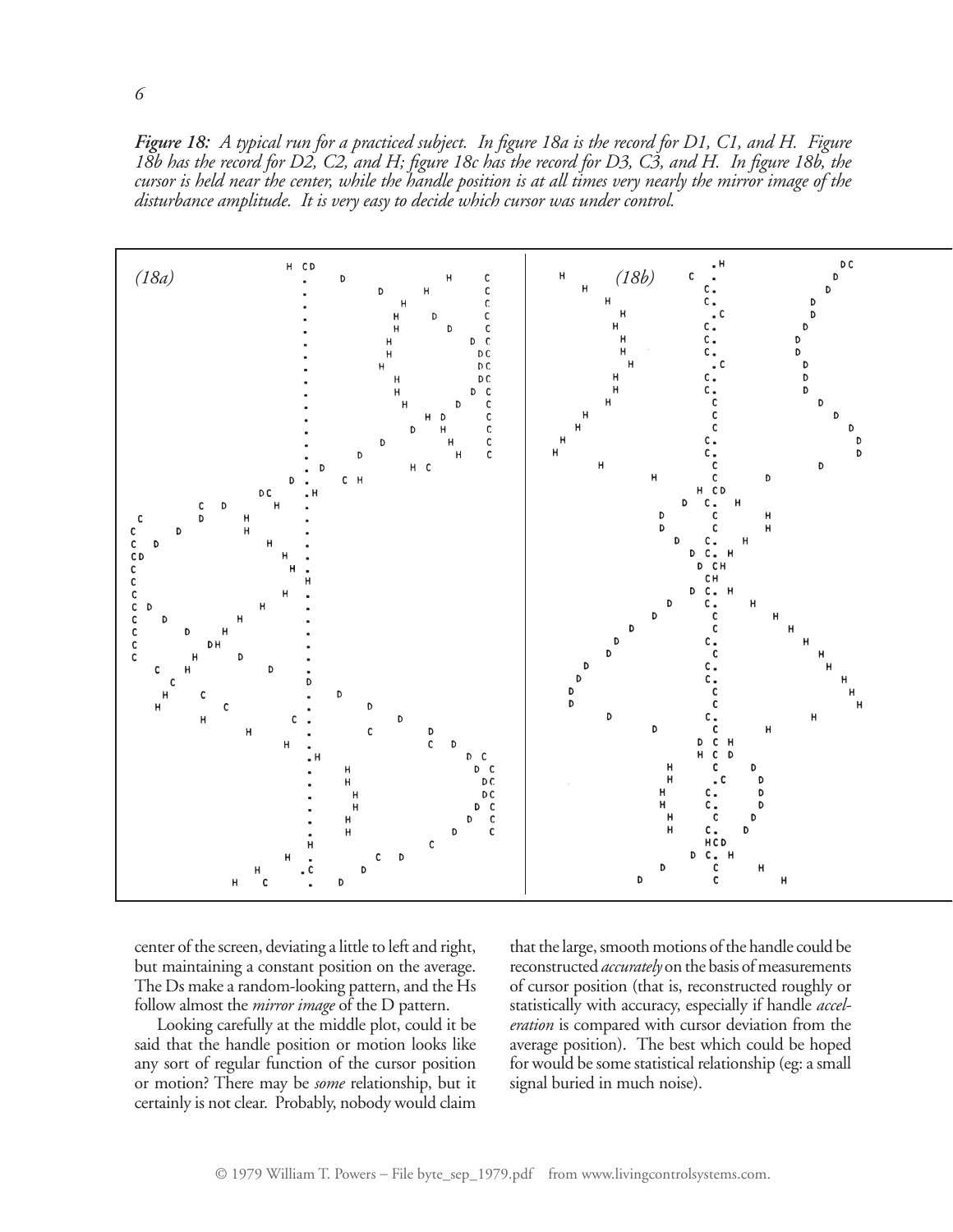

On the other hand, the relationship between the handle position and the magnitude of the invisible disturbance is obvious and quantitative. It is seen that the handle position is the mirror image of the disturbance magnitude with an error of only a few percent of full scale. There is much signal and little noise in that relationship.

Here is the situation. There is 1 measure of Chip's behavior, H. There are 2 variables, D and C, either *Figure 19: Cause and effect paradox. Underthe old concept that stimuli cause behavior, the cause and effect chain runs from the disturbance to the cursor, through the subject, to the behavior. However, the correlation ofthe disturbance and thecursor position is verylow, as is thecorrelation of thecursor position and handle position (forthecontrolled cursor). This would lead to a prediction of an even lower correlation of disturbance and behavior. In fact, that correlation is normally very high (0.99 or better). Only the control theory analysis of this experiment can explain this otherwise paradoxical situation.*

*(Note: Figure 19, apparently an illustration of correlations, is nowhereto beseen in the original article. Thiswas most likely an accidental omission, but the illustration is not available now, 25 years later.)*

of which might have some relationship to that behavior. Which variable, D or C, would be selected by any statistical test as the most probable cause of the behavior? Of course, D would be selected. In fact, a formal statistical analysis, like those done in every scientific study of behavior, shows D to be the only significant contributor to the behavior, while C, the cursor position, is rejected as an irrelevant variable!

That is a paradox, however, from the traditional point of view. The only way D can affect Chip's behavior is through its effects on C, since all that Chip can sense is the cursor position. The disturbance itself is invisible. If C does not correlate with the behavior, then how can anything that acts exclusively through *effects* on C correlate any better with behavior? Yet a typical correlation between C and H is around 0.1, while the correlation of H with the corresponding D is typically 0.995. See figure 19.

That is the proof mentioned earlier. The old cause-effect model fails utterly when applied to this situation. The question then is, why have generations of intelligent people believed that behavior is caused by sensory stimulation? The answer is clear: they have been fooled by a monstrous illusion.

The illusion would be easier to see if there was some visible, direct indication of the magnitude of the disturbance. Suppose there were a moving D (or a number that continually reflected the magnitude of D) on the display. Clearly, if Chip managed to control C without that *indication,* he could still do so; he could ignore it and perform as well as ever.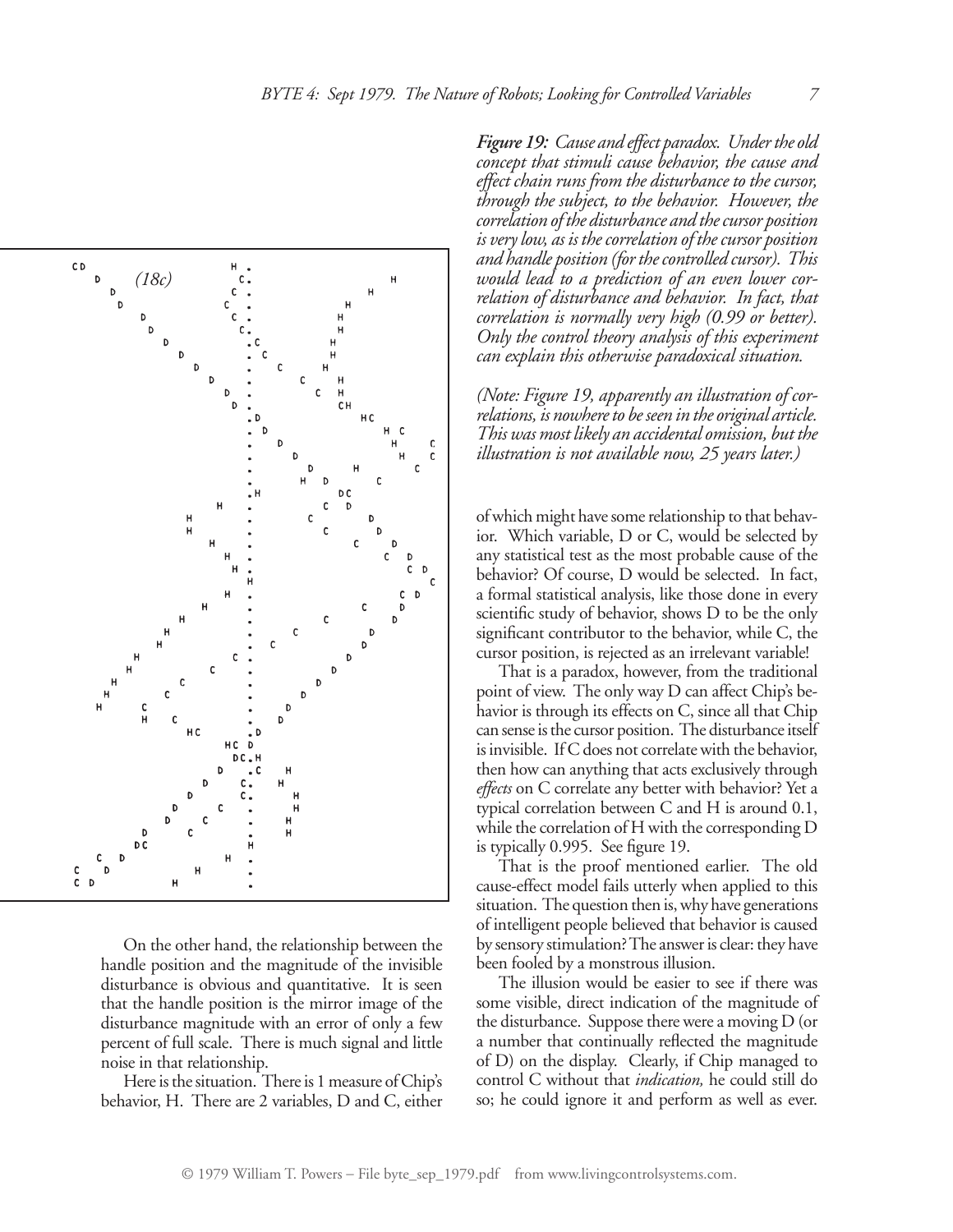However, something has now been added that would mislead a bystander who did not understand control theory.

That bystander could now see 2 variables, both able to affect Chip's senses. Taking the apparent relationships at face value, it would be clear that the *indication* of D was accurately associated with the handle position; while the movements of the cursor, such as they are, show no such association. Furthermore, the variations of D are large and smooth, and there is no observable relationship between D and C. Why should the bystander suspect that C is being affected by D in one way and affected by H in an opposite way? The obvious conclusion is that the variations in D are causing Chip's behavior, while C has nothing to do with his behavior, especially if C does not vary more than the fixed background scales do. If the screen were full of irrelevant cursors, jiggling around slightly, how could the bystander pick C as something of special importance? If BASIC were fast enough, I would have included such irrelevant cursors; the point being made here would then be obvious.

An organism is surrounded by a world full of variables; variables that change within widely diverse ranges. The organism receives many signals from its internal parts, too. In that sort of situation, if the organism is controlling some of the variables, it will react strongly and smoothly to any disturbance tending to alter 1 of the controlled variables. The result is that it will *seem* to be responding directly to the disturbances. There will be no obvious indication that it is controlling anything at all. There is every excuse for even the best of scientists to have observed the relationship between disturbance and behavior, and to have missed the very existence of controlled variables.

The name for such disturbances is *stimuli.* Once in a while, an experimenter must have accidentally picked a real controlled variable to call a stimulus, but the chances are against that. If an attempt is made to manipulate a real controlled variable, the organism will have to be strapped down to keep it from interfering. That is what is done in such cases. If the organism insists on acting like a control system, forcibly break the loop and *make* the organism conform to the theory. As a famous psychologist said, the theme is "Behave, damn it!" It never occurs to such stong-willed individuals that they might have the wrong idea about what is happening.

There is more in this elementary experiment than meets the eye. If all psychologists were to experience it, and try to meet the challenge of explaining these effects using any standard theory, the result would be a total collapse of that science, followed by a rebirth. However, many jobs would be threatened. What has happened instead is that a handful of psychologists has supported this theory, another handful has taken up arms against it, and most have resolutely ignored it.

I suggest that you run this experiment many times with subjects controlling all 3 cursors. Every case will show that mirror-image relationship between D and H and little relationship between C and either D or H. If the previous parts of this series are studied and all the relationships that make up a control system thought about carefully, it will be evident that there is no other explanation for what is going on here. If you get nothing else out of this, you should acquire an intuitive feel for a new theory of how behavior works. You might even begin to understand how to design a robot in a new way.

It is time now to try to fulfill a promise implied in part 1, to show how anyone with a home computing system can make important contributions to this new science of human nature. The best way this can be done is to start with the experiment used, and to show how it can be extended to become a powerful tool for investigating human organization. The main objective will be to introduce the *test for the controlled variable,* the nearest approach I know of to mind reading.

#### **More Controlled Variables**

Once subjects controlling all 3 cursors have been seen, it might seem that the possibilities of this experiment have been exhausted; this is not the case at all. There are controllable variables all over that screen; all of them can be controlled by the same means, movements of the handle in 1 dimension. Discovering them is a good way to get out of the habit of thinking that we simply perceive our environment, and start a new way of thinking: to recognize that we *construct* perceptions, imposing order on our experiences far more than *recognizing* order. As you will see, a controlled variable does not have to be "real" at all.

Here is an example. It is possible to perceive the *relative* position of any of the 2 cursors. The handle affects C2 in a direction opposite to its effects on C1 and C3, so the relative position of C1 and C3 can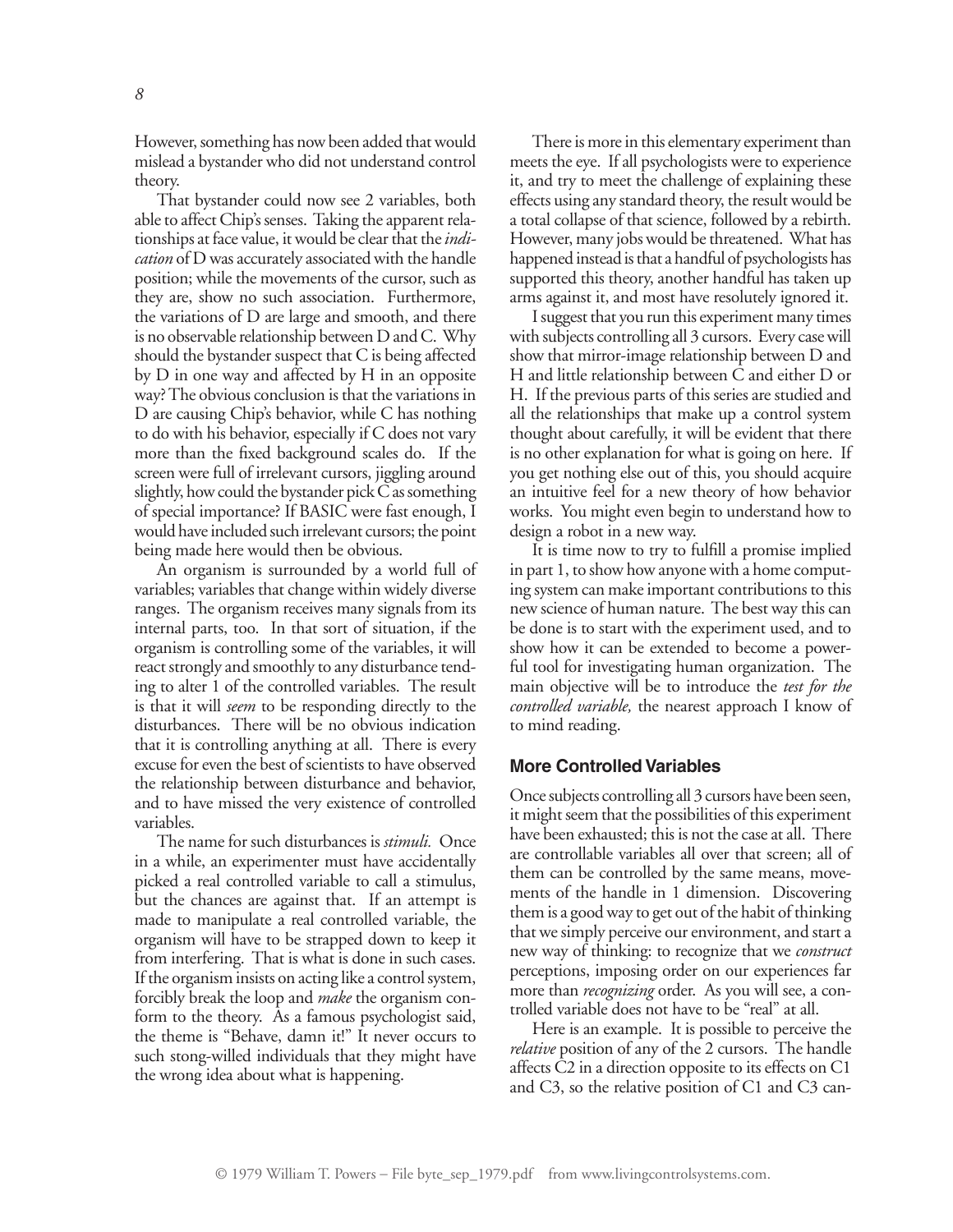not be controlled because the handle does not affect it. However, it is possible to keep C1 even with C2, or C2 even with C3; in fact, it, is easy. A plot of the results would involve plotting C2–C1 or C3–C2 instead of just C, and D2–D1 or D3–D2 instead of just 1 disturbance. The mirror image relationship with H would be as good as ever. Do not forget that C2–C1 and C3–C2 are *variables.* Any value of the variables can be selected as a reference level (eg: C1 to be 1 inch to the left of C2).

These are examples of *higher-level* controlled variables. If the subject could not perceive the present positions of the cursors, he or she certainly could not perceive their *relative* positions. Relative position is derived from perceptions of individual positions, but not vice versa. In order to *control* relative positions, it is necessary to control (or at least vary) individual positions, but individual positions can be controlled without controlling relative positions. These are the relationships one looks for to map out a *hierarchy* of perception and control.

Other relative perceptions can be controlled. All 3 cursors can be kept lying in a straight line, at least within the range where 1 of them does not fall off the edge of the display and pop up at the other edge. Reducing the amplitude of the disturbances would eliminate that problem. Also, the 3 cursors can be made to form any fixed angle, subject to the same limitation. There may be more static patterns that can be controlled, but I have not thought of any. This is, after all, a simple display.

It is not, however, limited to static conditions. Suppose the subject visualizes a pattern in which 1 cursor moves back and forth slowly between 2 limits. This pattern can easily be maintained, the handle moving just enough to produce it, and enough more to cancel the effects of any of the disturbances. A similar oscillation could be maintained for the *relative* variables. This is a still higher-level variable, a temporal pattern. The subject chooses which temporal pattern to perceive, and what state of that kind of pattern to maintain. Control still requires only the use of the 1-dimensional effect caused by the handle.

There is clearly an infinite range of different temporal patterns, ranging from a simple steady motion in 1 direction to completely arbitrary motions and rhythms. There is an *unlimited* number of potential controlled variables in this simple display. Anything that can be perceived, and that the handle can affect in a systematic way, can be controlled.

For all of these examples of controllable perceptions, it is essential to remember that the disturbances are acting all the time. This is not a matter of producing any particular *behavior.* The cursor cannot be made to move slowly back and forth between fixed limits just by moving the handle slowly back and forth between fixed limits. The handle might be moving the wrong way at many moments, when the disturbance tends to make the cursor move faster than the reference pattern being considered. There is no one-to-one correspondence between handle position or velocity and cursor position and velocity, because of those ever-present disturbances. Regularities of *behavior* are not being looked at here, but regularities of controlled perceptions. If there were a slowly oscillating prism between the display and the subject's eyes, a regular pattern of movement of the cursor on the screen would not be seen. The subject controls the visual image, not the reality. For the higher-level variables, the subject controls some *function of* the visual image (often the controlled variable could not be found, even on the retinas).

One could create displays of far greater complexity, and provide means of affecting the display that have more than 1 degree of freedom to explore a staggering range of possible controlled variables. This is what I suggest be done. The first step in the development of any new science is acquire the facts; here the most needed facts concern *what variables human beings can actually control.* What is needed is a large and simpleminded program of recording the obvious and obscure. What is needed is a body of definitions of variables in *every*sensory mode that people have been able to control. Order and system count much less than sheer volume of data at this point. In fact, an *unsystematic* gathering of data may be the best kind, since it will not be constrained by theories about what people *ought* to be able to control. Anything which can be a way of testing is worth testing at this stage. The possibilities are limited only by the imagination.

We do need some sort of ordering principle some criterion for judging the reality of any proposed controlled variable. This is where the test appears; here is how it works.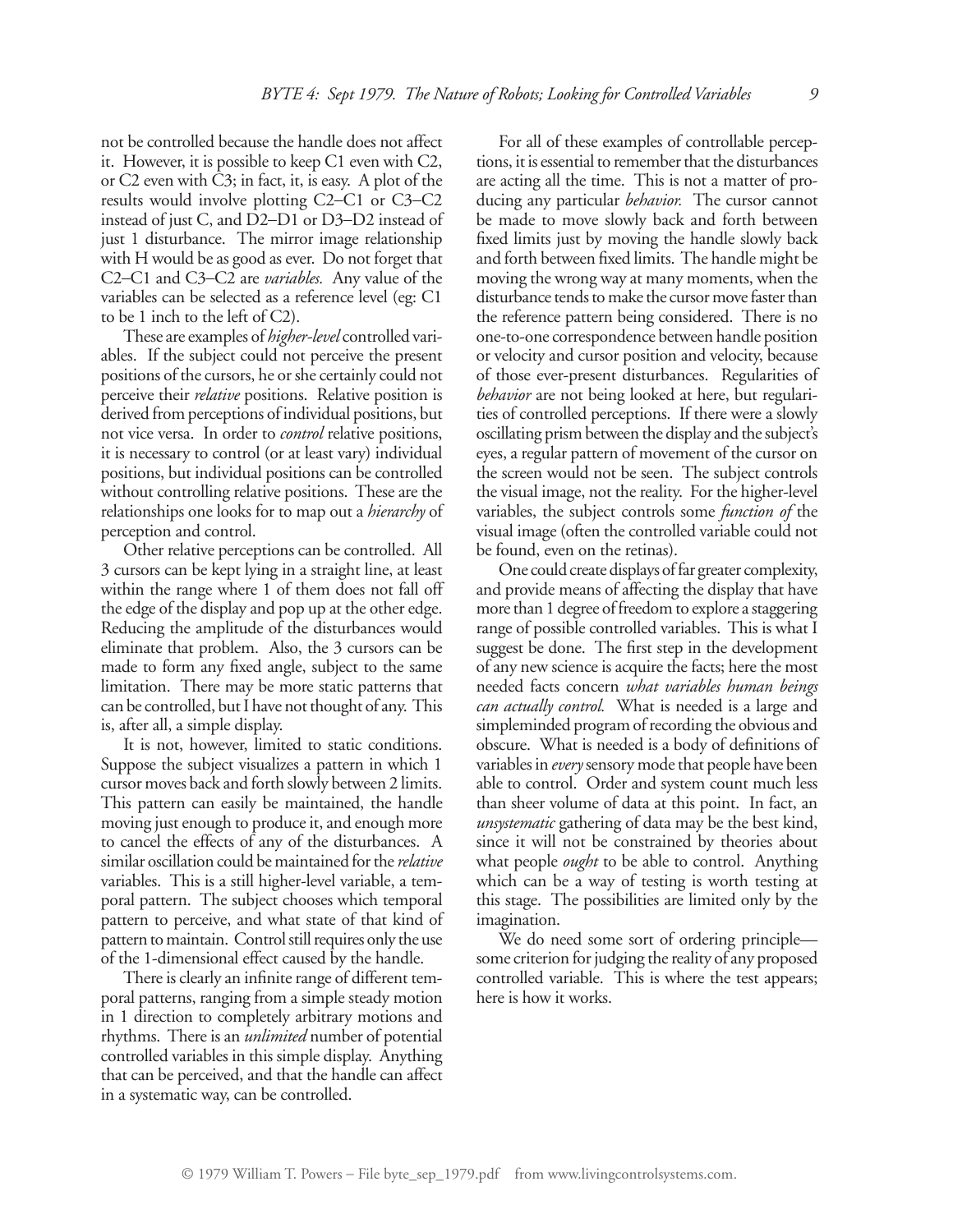#### **Test for Controlled Variables**

The first thing to remember when investigating a possible controlled variable is that in order for something to be controllable it has to be variable. There is neither the means nor the need to control the existence of the Empire State Building or the planet Jupiter. Not all perceptions are controlled. Some are just disturbances; some are just there.

One might think initially about controlling, for instance, a car. People often speak casually about controlling *things.* But what is meant is controlling *something about* those things. A person cannot really control a car; but under proper circumstances its shape, its color, its price, its speed, its direction, its parking place, its dirtiness, its dangerousness, its desirability, its altitude, or the flatness of its tires can be controlled. A car, after close inspection, proves to be composed entirely of hundreds or even thousands of variables. Together they create "car-ness" in our perceptions. Individually, or in groups, most of them can be affected by one means or another, and can be controlled if it is worth the effort. You can even make the car disappear instantly by closing your eyes. Keep remembering that what is controlled is really a *perception.*

The first step in applying the test for the controlled variable is to define a variable. You do not have to know in advance if it is a controlled variable; you do not even have to know where the supposed control system is. All you have to do is to pick out something that you know is variable and "push" on it.

By push I mean to apply a disturbance that under normal circumstances should have a predictable direction and amount of effect on the variable. If I push hard enough on a life-sized statue, it should tilt in the direction of the push. Perhaps it will topple in that direction according to the simple laws of mechanics.

Having selected a variable and applied a push to it, the next step is to measure the actual effect of the push. I *predict* that pushing on this statue should make it tilt a certain amount in a certain direction. I apply the push and observe the tilt.

If the *actual*effect is far smaller than the *predicted* effect, common sense indicates that something must be pushing back. If the pushing-back is always just enough to cancel any amount or direction of disturbance (within some limits), it can be concluded that the pushing-back is *systematic.* The mirror-image effect that has been observed is what is wanted.

It is necessary to discover *what* is pushing back, and how it is doing the pushing. Perhaps, examining the statue carefully, an iron rod is found supporting its back from its base. In that case, a conclusion is made that there were not enough facts to make a correct prediction of the effects of the push; the bending moment of the rod should have been taken into account. But if no simple explanation for the failure of the prediction is found, one must look further.

Suppose it is discovered that the base of the statue seems to move when pushed. If there is a push to the east, the base tilts to the west moving the center of support east of the center of gravity of the statue, and thus creating a counterforce. Suppose this tilt of the base is found to be always just what is required to offset the effects of the push. It can be concluded that one may be on the trail of a control system.

What has been done is to find out something about the *means* of control, the path by which the output of the control system, if it exists, might be linked to the controlled variable (the angle between the statue's longitudinal centerline and the vertical). Finding this link is a necessary step in the test.

That step will usually lead to discovering the physical control system. Tracing the wires that work the motors that tilt the base of the statue, you find a black box a few yards away from the statue. That may be the control system, or at least all of it that is not its actuators (which have been found).

There is still one step to be taken. You cannot be completely sure of the nature of the control system until you discover the variable it is really sensing. The situation has been approached with human prejudices; to me, it seems that the controlled variable is the orientation of the statue, a geometric or visual variable. Perhaps that variable is only *related* to the real controlled variable. What must be found now are the *sensors* that the control system is using.

Thinking in visual terms, you might look for a photocell that detects the tilt. Suppose a photocell is found on a stand near the statue. The test calls for breaking this link, preventing the sensing of the statue. The result should be that the effect of the push returns to what would be predicted from mechanical laws. So the photocell is covered and the disturbances are applied again. What happens is that the floodlights illuminating the statue turn on. The statue still resists the push—the photocell was for something else.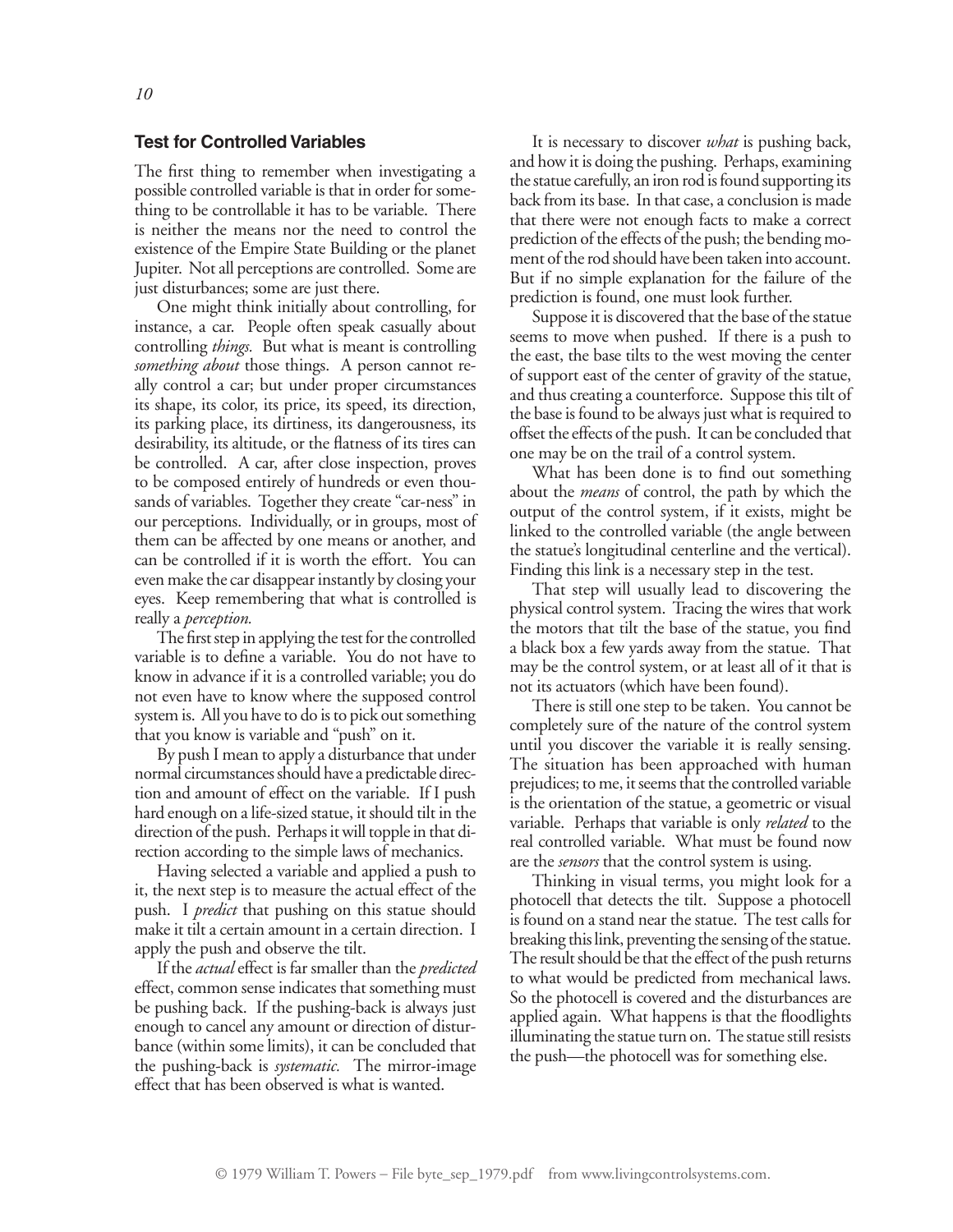By careful searching 4 strain gauges built into the base of the statue are discovered. These provide a signal showing where the center of thrust is, and the wires from the strain gauges run over to that black box. Disconnecting the wires shows that *now* the push succeeds in tilting the statue. As soon as its tilt becomes marked, an angry groundskeeper comes leaping out of the bushes and arrests the experimenter. Aha! You may have discovered *another* control system controlling the state of the statue.

To recapitulate, the test for the controlled variable involves the following steps:

- 1. Define a variable.
- 2. Apply various amounts and directions of disturbances directly to the variable.
- 3. Predict the expected effects of the disturbances, assuming no control system is acting.
- 4. Measure the actual effect of the disturbances.
- 5. If the actual effect is essentially the same as the predicted effect, stop. No control system is found.
- 6. If the actual effect is markedly smaller than the predicted effect, look for the cause of the opposition to the disturbance, and determine that it results from systematic variations in some other variable. If such a cause is found, it may be associated with the output of a control system.
- 7. Look for a means of *sensing* the controlled variable. If none is found, stop: no control system is proven to exist.
- 8. If a means of sensing is found, block it, so the variable cannot be sensed. If control is *not* lost, the sensor is not the right one. If no such sensor is found, stop: no control system is proven to exist.
- 9. If all steps of the test are passed, the variable is a controlled variable, its state is its reference level, and the control system has been identified.

To apply step 8 of the test to our computer experiment, cover the cursor suspected of being controlled with a cardboard strip. Control should be lost. Cover *each* cursor. The covered one will never pass the test. The other steps are easily carried out.

#### **Concluding Remarks**

Now it is up to you. You can test controlled variables involving intensity, sensation, configuration, change, sequence, relationship, strategy, principle, and system concepts having to do with visual, auditory, tactile, kinesthetic, and other senses.

Good luck with the programs, and good hunting for controlled variables. I will be interested to receive word about what people are doing with the information covered in these articles.

#### **BIBLIOGRAPHY**

Powers, W T, *Behavior: The Control of Perception,* Aldine Publishing Co, 200 Saw Mill River Rd, Hawthorne NY 10532, 1973.

*Behavior: The Control of Perception* and other books by Bill Powers are now available from http://www.livingcontrolsystems.com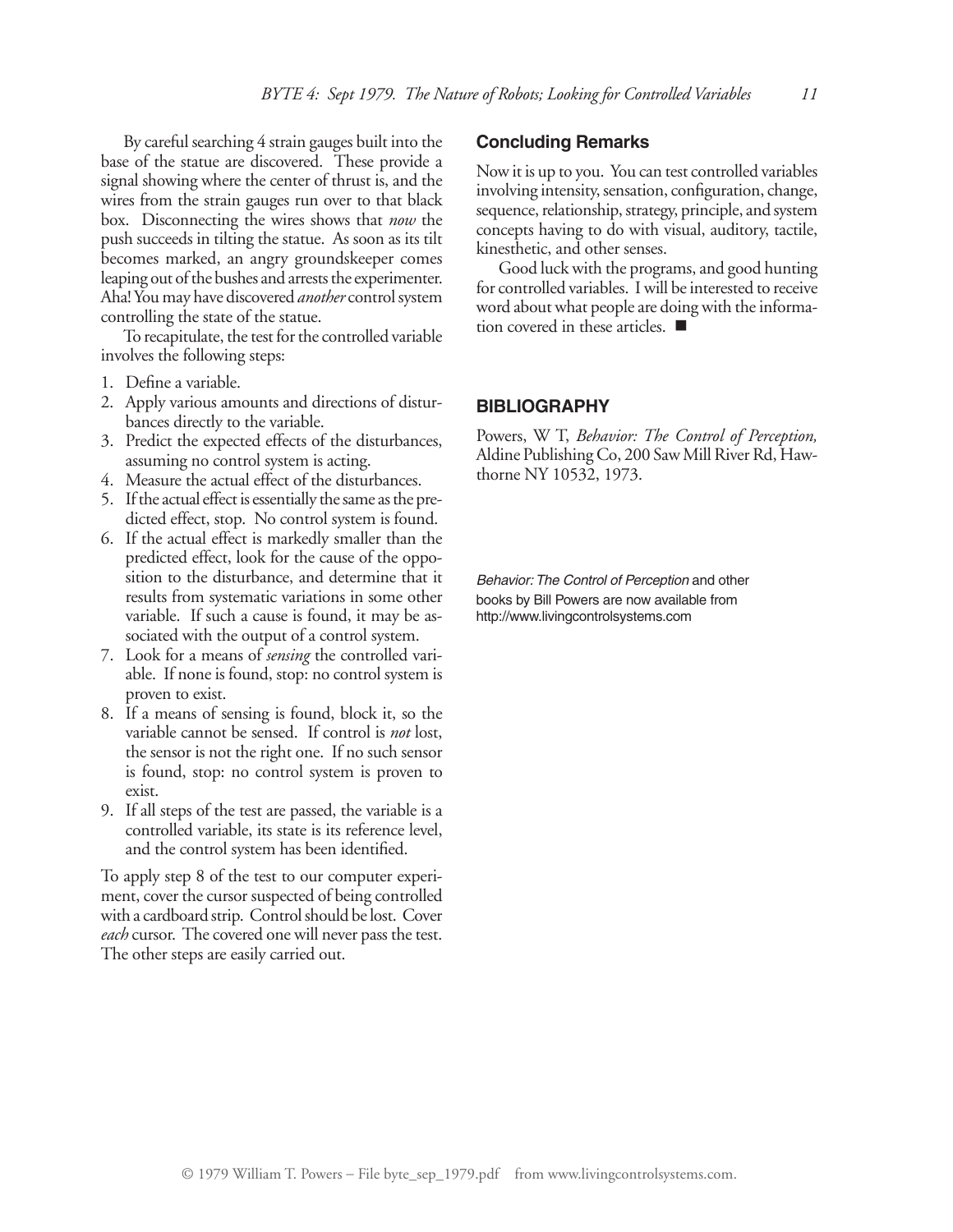*Listing 5: North StarBASICcontrol-variablesimulation. The necessary assembly language routines needed for execution are also given.*

```
10DIMH$(16),D1$(250),D2$(250),D3$(250),H1$(250),B$(82),S$(82)
20 DIM A$(2)
30 H$="0123456789ABCDEF"
40 INPUT "SEED FOR RANDOM GENERATOR (1 – 100) ",A\ Z=RND(A/100)
50 REM ********************************************** 60 REM CONVERT 2 HEX DIGITS TO DECIMAL
70 REM ********************************************** 80 DEF FNB(A$)
90 U=ASC (A$ (1,1) )\IF U<58 THEN U=U–48 ELSE U=U–55 
100 V=ASC(A$(2,2))1\F V<58 THEN V=V–48 ELSE V=V–55 
110 RETURN 16*U+V
120 FNEND
130 REM *********************************************************** 140 REM SET MACHINE-LANGUAGE PROGRAM ORIGIN!
150 REM *********************************************************** 160 INPUT "MOST SIG. BYTE, SUBROUTINE LOCATION: ",S$
170 GOSUB 1130
180 !"6 SEC TO LOAD SUBROUTINE"
190 M1=256*A0\ M2=M1+9
200 DATA "0200000000000000004BDB19071 F1 F473A0800FE00C21000782F" 
210 DATA "3C477881E63F4F2A00003A08003C3CFE06DA2FOOAF"
220 DATA "320800856F5E23563EA0127BE6C0B15F3EAAl2722B73DB19EE80" 
230 DATA "6F2600C9"
240 M=M1
250 READ B$\FOR J=1 TO LEN(B$)–1 STEP 2\ A=FNB(B$ (J,J+1) ) 
260 FILL M,A\ M=M+1 \NEXT J\ IF A<>201 THEN 250
270 REM ************************************* 280 REM INSERT RELOCATION BYTES
290 REM ************************************* 300 FILL M1+1,A0\ FILL M1+FNB("12"),A0
310 FILL M1+FNB("17"),A0\ FILL M1+FNB("23"),A0 
320 FILL M1+FNB("2D"),A0
330 FILL M1+FNB("26"),A0\ FILL M1+FNB("31"),A0
340 REM *************************************** 350 REM SET LOCATIONS FOR DISPLAY
360 REM *************************************** 370 INPUT "MOST SIG. BYTE, DISPLAY LOCATION: ",S$ 
380 GOSUB 1130
390 FILL M1+2,FNB("00")\ FILL M1+3,A0\ FILL M1+5,A0+2 
400 FILL M1+6,FNB("40")\ FILL M1+7,A0+3
410 REM ************************************* 420 REM LOAD DISTURBANCE TABLES
430 REM ************************************* 440 W=3*3.1415927/250\RO=RND(0)\R1=32*R2=R1
450 ! \ ! \ ! A ! \ !\ [ONE MINUTE TO LOAD DISTURBANCE TABLES]" 
460 !\!"THE SCREEN WILL CLEAR AND THREE SCALES WILL APPEAR." 
470 !\!"THEN THREE CURSORS WILL APPEAR, ONE FOR EACH SCALE." 
480 !\!\PICK ONE CURSOR AND TRY TO HOLD IT IN ONE POSITION"
490 !\!"FOR THE DURATION OF THE RUN, AS EXACTLY AS YOU CAN." 
500 !\!" [STAND BY FOR PROMPT]"
510 N1=32\ N2=31\ N3=25\ N4=64\ N5=10
520 FOR J=1 TO 250
530 D1$ (J,J)=CHR$ (N1+N2*SIN(W*J) )
540 D3$ CJ,J)=CHR$ (64–ABS (J–125) /2)
550 NEXT J
560 !" [LOADING RANDOM DISTURBANCE: STAND BY]"
570 N3=25\FOR J=1 TO 250
580 IF J–N3*INT(J/N3)=0 THEN R0=N4*RND(0)
590 R1=R1+ (R0–R1) /N5\ R2=R2+ (R1–R2) /N5\ D2$ (J,J)=CHR$ (R2) 
600 NEXT J
```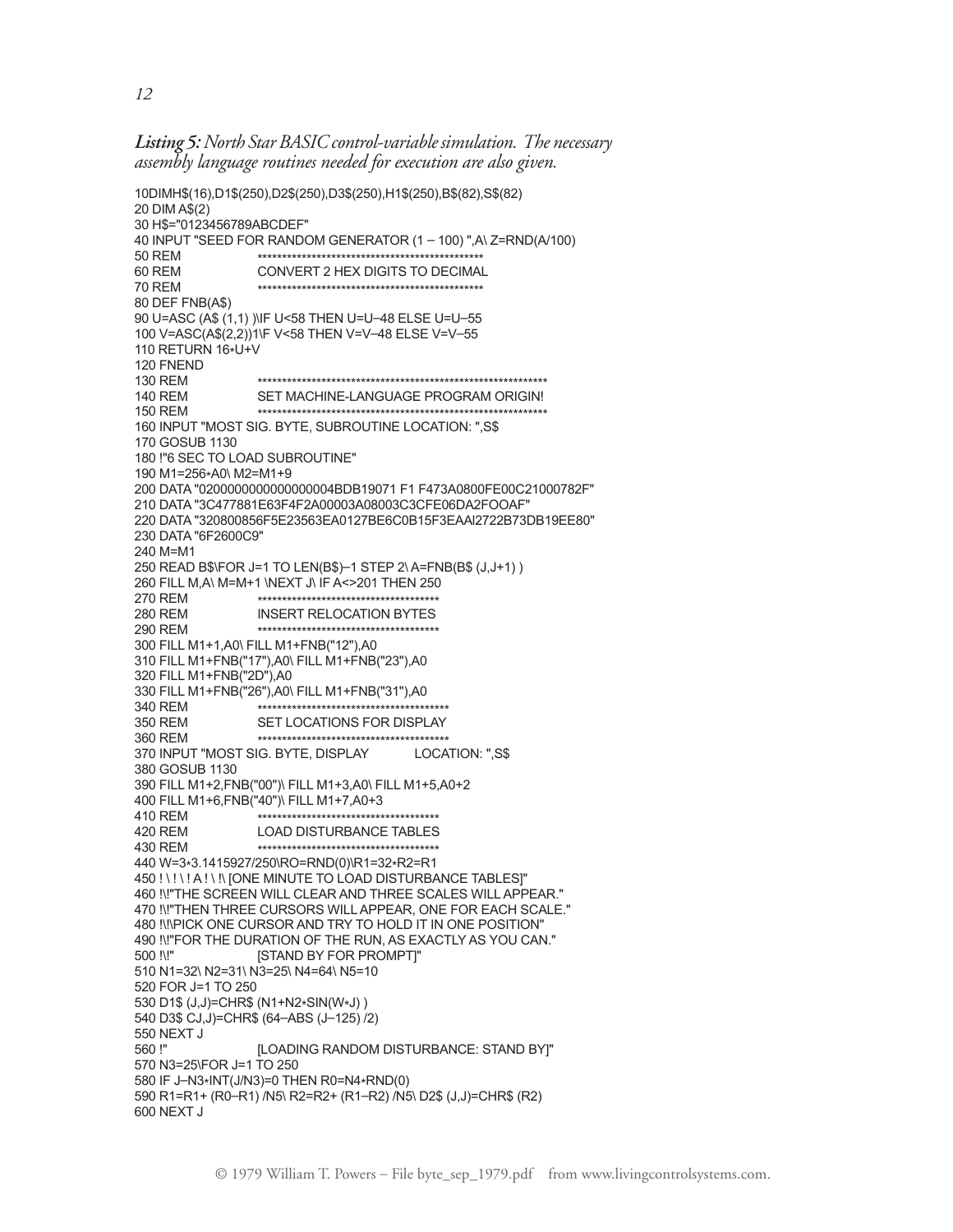610 INPUT"READY TO GO: HIT RETURN TO PROCEED. ",A\$ 620 FOR J=1 TO 16\!\NEXT 630 REM \*\*\*\*\*\*\*\*\*\*\*\*\*\*\*\*\*\*\*\*\*\*\*\*\*\*\* 640 REM EXPERIMENTAL RUN 650 REM \*\*\*\*\*\*\*\*\*\*\*\*\*\*\*\*\*\*\*\*\*\*\*\*\*\*\* 660 ! \ ! \ ! \GOSUB 680\ ! \ ! \ ! \ ! AGOSUB 680\ ! \ ! \ ! \ ! \GOSUB 680\!\! 670 GOTO 690 680 FOR I=1 TO 8\!"TTTTTTT+",\NEXT I\ RETURN 690 FILL M1+8,4\ REM SYNCH CURSOR COUNTER 700 N1=8\N2=127\N3=128\ FOR J=1 TO 250 710 FOR L=1 TO 4 720 OUT 25,N2\ OUT 26,N3 730 H=CALL (M2,ASC (D1\$ (J,J))) 740 H=CALL (M2,ASC (D2\$ (J,J))) 750 H=CALL(M2,ASC (D3\$ (J,J))) 760 NEXT L 770 H1\$ (J,J)=CHR\$ (H) 780 NEXT J 790 REM \*\*\*\*\*\*\*\*\*\*\*\*\*\*\*\*\*\*\*\*\*\*\*\*\*\*\*\*\*\*\*\*\*\*\* 800 REM DATA PLOTTING PROGRAM 810 REM \*\*\*\*\*\*\*\*\*\*\*\*\*\*\*\*\*\*\*\*\*\*\*\*\*\*\*\*\*\*\*\*\*\*\* 820 GOSUB 1050\ IF Y0<1 THEN 560 830 !"AFTER PLOT, HIT RETURN TO CONTINUE" 840 INPUT"WHICH CURSOR (1,2,3)? ",I 850 IF I=0 THEN 560 860 FOR W=1 TO 250 STEP INT(250/(Y0+1)) 870 H= (ASC (H1\$ (W,W) )–128)\*X0/128 880 ON I GOTO 890,900,910 890 V=ASC(D1\$(W,W))–32\ GOTO 920 900 V=ASC(D2\$(W,W))–32\ H= –H\ GOTO 920 910 V=ASC (D3\$ (W,W))–32 920 V=V\*X0/64+1 930 C=V+H+Z0\ IF C<1 THEN C=1\ IF C>X0 THEN C=X0 940 V=V+Z0\IF V<1 THEN V=1\ IF V>X0 THEN V=XO 950 H=H+Z0\ IF H<1 THEN H=1\ IF H>X0 THEN H=XO 960 B\$=S\$\B\$(Z0,Z0) 970 !#T0,\B\$(V,V)="D"\ B\$(H,H)="H"\ B\$(C,C)="C" 980 U=0\ IF V>U THEN U=V\IF H>U THEN U=H\IF C>U THEN U=C 990 IF Z0>U THEN U=Z0\B\$=B\$(1,U)\ !#TO,B\$, 1000 NEXT W 1010 INPUT1"",A\$\ GOTO 820 1020 REM \*\*\*\*\*\*\*\*\*\*\*\*\*\*\*\*\*\*\*\*\*\*\*\*\*\*\*\*\*\*\*\*\*\*\*\*\*\*\*\*\*\*\*\*\*\*\*\* 1030 REM SET UP FOR PLOTTING (SUBROUTINE) 1040 REM \*\*\*\*\*\*\*\*\*\*\*\*\*\*\*\*\*\*\*\*\*\*\*\*\*\*\*\*\*\*\*\*\*\*\*\*\*\*\*\*\*\*\*\*\*\*\*\* 1050 !\INPUT "Y–DIMENSION OF PLOT (0 = NEW RUN): ",Y0\ Y0=Y0–2 1060 IF Y0<1 THEN RETURN 1070 INPUT "X–DIMENSION OF PLOT (1–72) : ",X0 1080 IF X0>72 THEN 1070\ IF X0<1 THEN 1070\X0=X0–2 1090 INPUT "OUTPUT DEVICE (T OR S)",A\$ 1100 IF A\$="T" THEN T0=2 ELSE T0=0 1110 S\$=""\FOR I=1 TO X0\S\$=S\$+" "\ NEXT I 1120 Z0=INT(X0/2)\ RETURN 1130 REM \*\*\*\*\*\*\*\*\*\*\*\*\*\*\*\*\*\*\*\*\*\*\*\*\*\*\*\*\*\*\*\*\*\*\*\*\*\*\*\*\*\*\*\*\*\*\*\*\*\* 1140 REM CONVERT HEX IN S\$ TO DECIMAL IN A0 1150 REM \*\*\*\*\*\*\*\*\*\*\*\*\*\*\*\*\*\*\*\*\*\*\*\*\*\*\*\*\*\*\*\*\*\*\*\*\*\*\*\*\*\*\*\*\*\*\*\*\*\* 1160 A0=0\K=1\FOR J=1 TO LEN(S\$)–1 \K=K\*16\NEXT J\K=INT(K+.01) 1170 FOR  $I = 1$  TO LEN(S\$) 1180 FOR J=1 TO 16 1190 IF S\$ (I,I)=H\$ (J,J) THEN EXIT 1220 1200 NEXT J 1210 !"NOT HEX NUMBER"\ EXIT 160 1220 A0 = A0 + K $*(J-1)$ \ K=K/16 1230 NEXT I 1240 RETURN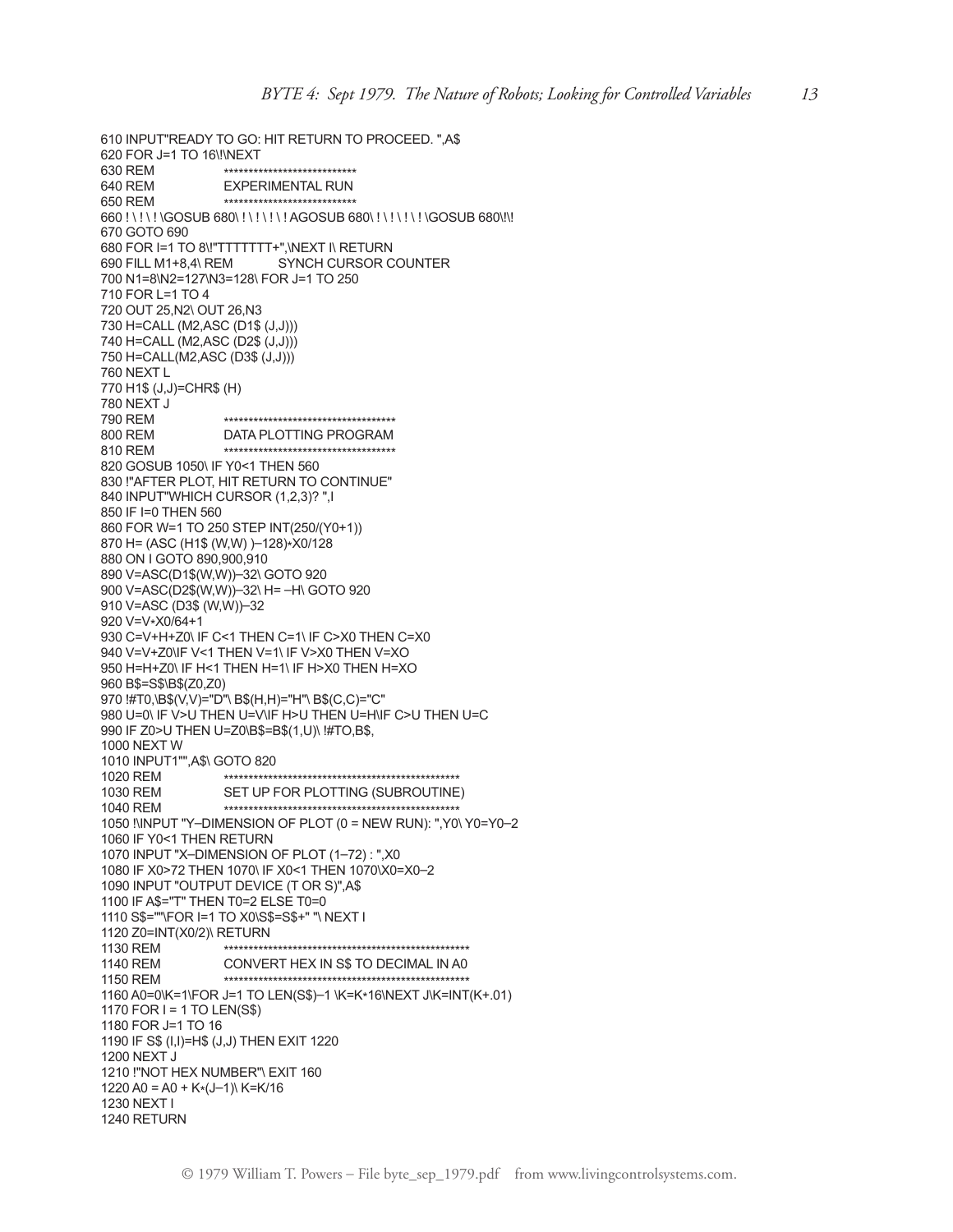1250 REM \*\*\*\*\*\*\*\*\*\*\*\*\*\*\*\*\*\*\*\*\*\*\*\*\*\*\*\*\*\*\*\*\*\*\*\*\*\*\*\*\*\*\*\*\* 1260 REM UTILITY, CONVERT HEX TO DECIMAL 1270 REM UP TO TEN HEXADECIMAL DIGITS 1280 REM DO "RUN 1300" 1300 DIM H\$ (16) \HS="0123456789ABCDEF"1 ! 1310 INPUT1"HEX= ",S\$\GOSUB 1160\!" DECIMAL= ",A0\GOTO 1310

| 001<br>002                                                                                                               | $\star$<br>$^\star$                                      | MACHINE LANGUAGE SUPPORT ROUTINES                                                        |                                                         |                                                                                                                                                          |
|--------------------------------------------------------------------------------------------------------------------------|----------------------------------------------------------|------------------------------------------------------------------------------------------|---------------------------------------------------------|----------------------------------------------------------------------------------------------------------------------------------------------------------|
| 003<br>004                                                                                                               | <b>ORG</b><br>$\star$                                    | 0                                                                                        |                                                         |                                                                                                                                                          |
| 005 0000 0200<br>006 0002 0000<br>007 0004 0000<br>008 0006 0000<br>009 0008 00                                          | ADRO<br>ADR1<br>ADR <sub>2</sub><br>ADR3<br><b>COUNT</b> | DBL<br><b>DBL</b><br><b>DBL</b><br><b>DBL</b><br><b>DATA</b>                             | ADR <sub>1</sub><br>0<br>0<br>0<br>0                    |                                                                                                                                                          |
| 010 0009 4B<br>011 000A DB19<br>012 000C 071 F1 F<br>013 000F 47<br>014 0010 3A0800<br>015 0013 FE02<br>016 0015 C21C00  | <b>START</b>                                             | <b>MOV</b><br>IN<br><b>ARS</b><br><b>MOV</b><br>LDA<br><b>CPI</b><br><b>JNE</b>          | C,E<br>25<br>B,A<br><b>COUNT</b><br>2<br>S <sub>1</sub> | <b>GET HANDLE</b><br>DIVIDE BY TWO<br>SAVE IN B<br>CHECK FOR MIDDLE ONE                                                                                  |
| 017 0018 78<br>018 0019 2F<br>019 001A 3C<br>020 001B 47                                                                 |                                                          | <b>MOV</b><br><b>CMA</b><br><b>INR</b><br><b>MOV</b>                                     | A,B<br>A<br>B,A                                         | I F MIDDLE ONE NEXT,<br>MAKE HANDLE NEG.<br>(TWO'S COMPL.)                                                                                               |
| 021 001C 78<br>022 001D 81<br>023 001E E63F<br>024 0020 4F<br>025 0021 2A0000<br>026 0024 3A0800                         | S <sub>1</sub>                                           | <b>MOV</b><br><b>ADD</b><br>ANI<br><b>MOV</b><br>LHLD<br>LDA                             | A,B<br>С<br>:3F<br>C,A<br>ADRO<br><b>COUNT</b>          | X=X+HANDLE<br>LIMIT TO 63<br>SAVE X IN C<br><b>GET BASE ADDRESS</b><br><b>GET DISPLACEMENT</b>                                                           |
| 027 0027 3C<br>028 0028 3C<br>029 0029 FE06<br>030 002B DA2F00<br>031 002E AF                                            |                                                          | <b>INR</b><br><b>INR</b><br><b>CPI</b><br><b>JLS</b><br><b>ZAR</b>                       | A<br>A<br>6<br>S <sub>2</sub>                           | <b>BUMP TWICE</b><br>CHECK MODULO 6                                                                                                                      |
| 032 002F 320800<br>033 0032 85<br>034 0033 6F<br>035 0034 5E                                                             | S <sub>2</sub>                                           | <b>STA</b><br>ADD<br><b>MOV</b><br><b>MOV</b>                                            | <b>COUNT</b><br>L.<br>L,A<br>E,M<br>H                   | <b>MAKE ADDRESS FOR</b><br><b>CURRENT CURSOR.</b>                                                                                                        |
| 036 0035 23<br>037 0036 56<br>038 0037 3EA0<br>039 0039 12<br>040 003A 7B                                                |                                                          | <b>INX</b><br><b>MOV</b><br><b>MVI</b><br>STAX <sub>D</sub><br><b>MOV</b>                | D, M<br>A.:AO<br>A,E                                    | DE=OLD SCREEN ADR.<br><b>LOAD A SPACE</b><br><b>ERASE OLD CURSOR</b>                                                                                     |
| 041 003B E6CO<br>042 003D B1<br>043 003E 5F<br>044 003F 3EAA<br>045 0041 12<br>046 0042 72<br>047 0043 2B<br>048 0044 73 |                                                          | <b>ANI</b><br><b>ORA</b><br>MOV<br>MVI<br><b>STAX</b><br><b>MOV</b><br><b>DCX</b><br>MOV | :CO<br>С<br>E,A<br>A,:AA<br>D<br>M,D<br>H<br>M,E        | <b>ZERO DISPLACEMENT</b><br>NEW DISPLACEMENT<br>POINTER FIXED<br><b>LOAD ASTERISK CURSOR</b><br>PUT IT ON SCREEN<br><b>SAVE CURSOR</b><br><b>ADDRESS</b> |
| 049 0045 DB19<br>050 0047 EE80<br>051 0049 6F<br>052 004A 2600<br>053 004C C9                                            |                                                          | IN<br><b>XRI</b><br><b>MOV</b><br><b>MVI</b><br>RET                                      | 25<br>:80<br>L,A<br>H, 0                                | <b>GET HANDLE AGAIN</b><br><b>RANGE 0-255</b>                                                                                                            |